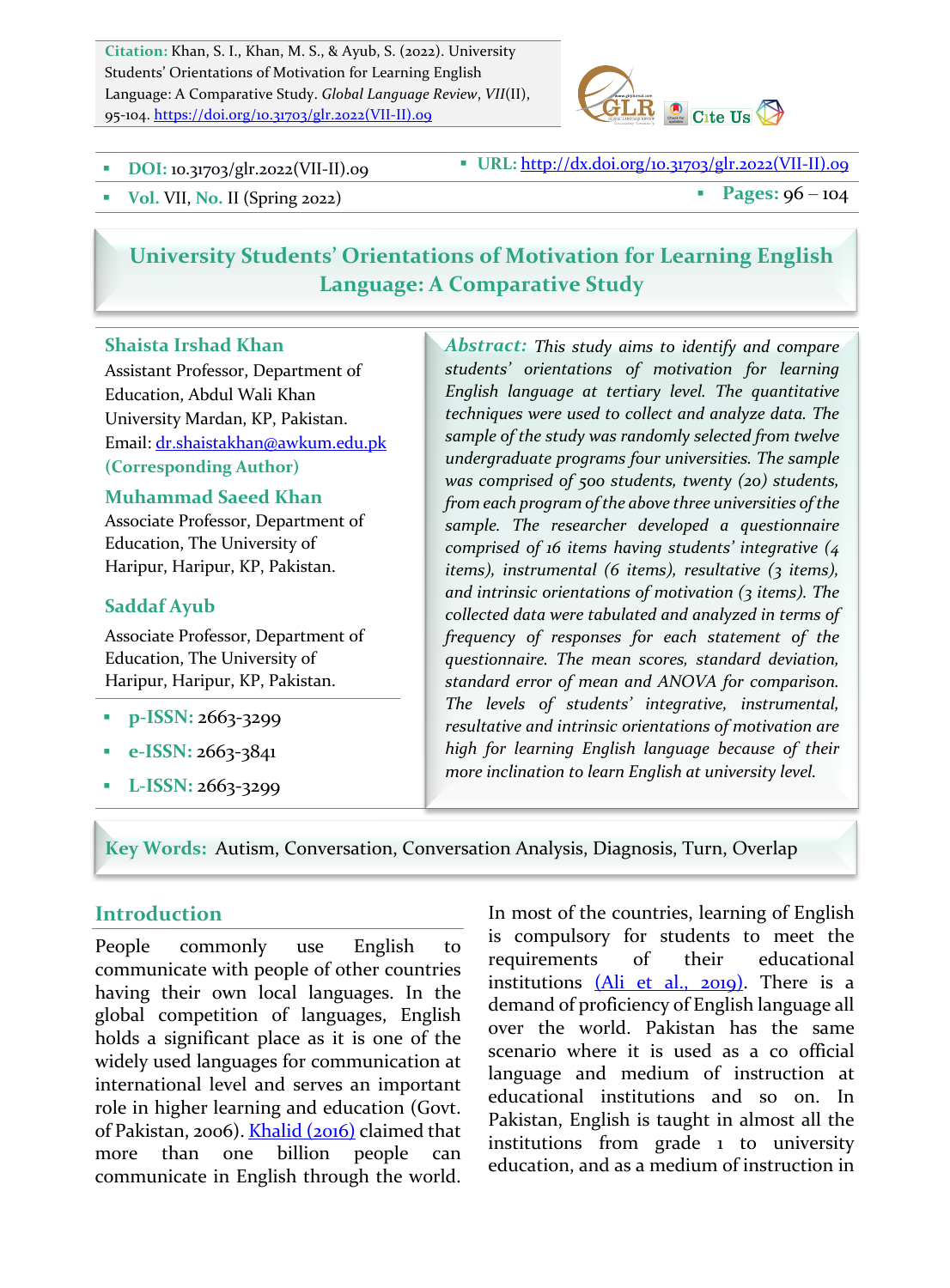almost all higher education institutions. The people not only use in their young age but also use in their daily lives (Rahman, 1998). Learners are expected to master content of different fields of knowledge by knowing the medium of instruction. English language teaching and learning make the students to fulfill academic requirements in their areas of interset and specialized settings  $(Adams &$ Keene, 2000).

The interaction of other people requires language. In the success of the learner, psychological factors play a vital role in acquiring and employing a language. The past researches related to second language acquisition have mostly concentrated on learner-centered techniques, in order to make learners independent and autonomous (Tamada, 1996; Al-Qahtani, 2013; Al-Khairy,  $2013$ ). So the research for learning of language shifted from the product to the process how learning takes place (Oxford, 1990).

The affective domain of Bloom Taxonomy is the way through which learners understand and feel the environment respond accordingly to them. A learner gets biased by his emotional make up regarding any language which affects his learning process in negative or positive way. Negative affective factors are called 'affective filters'. For example the feeling of likeness for a language in a learner can enhance his language learning. Some of the vital affective factors which influence the process of language learning are as follows: Motivation can be referred to such an impulse or desire that helps an individual to act in a certain way. Motivation can be influenced by some individual, instructional or sociocultural factors. Although the identification and study of motivation is quite complex, however its significance in the process of learning cannot be denied (Mat & Yunus, 2014; AL Harthy, 2017).

The motivation is called instrumental when someone wants to learn a language for a particular need, for instance, to get an employment and integrative motivation when wants to become a participant of the society having second language)  $(Gardner \&$ Lambert, 1972).

## **Reseach Objectives**

The study has been comprised of two obiectives one was to identify students' level of orientations of motivation for second language learning and other was to compare students' orientations of motivation for english language learning at higher education level.

## **Literature Review**

Language is the most important instrument of communication which takes place in a social context. So the meaningful communication is to understand and recognze the relation between the language and how people use it. The decision which we make and the decisions, which are made by other people about us, are derived from the language we use. We often judge a person's education, social and economic standing, background, honesty, friendliness and other qualities by considering the speech of the person and when we express our impression about someone choose language just as to choose dress or hairstyles (Amberg &Vause, 2009).

The most important fact for childern to successfully acquire the first language  $(L_1)$  is that language is a tool to know the world and the process of language acquisition is a process of socialisation. The child in the beginning learn the language, the word he hears or utters has a close connection with the object it indicates. It is this close connection betweenth a language and material worldth at makes language acquisition successful for a normal child hence the language is both process of cognitive development and process of socialization withdraw which the child is learning the language to identify with his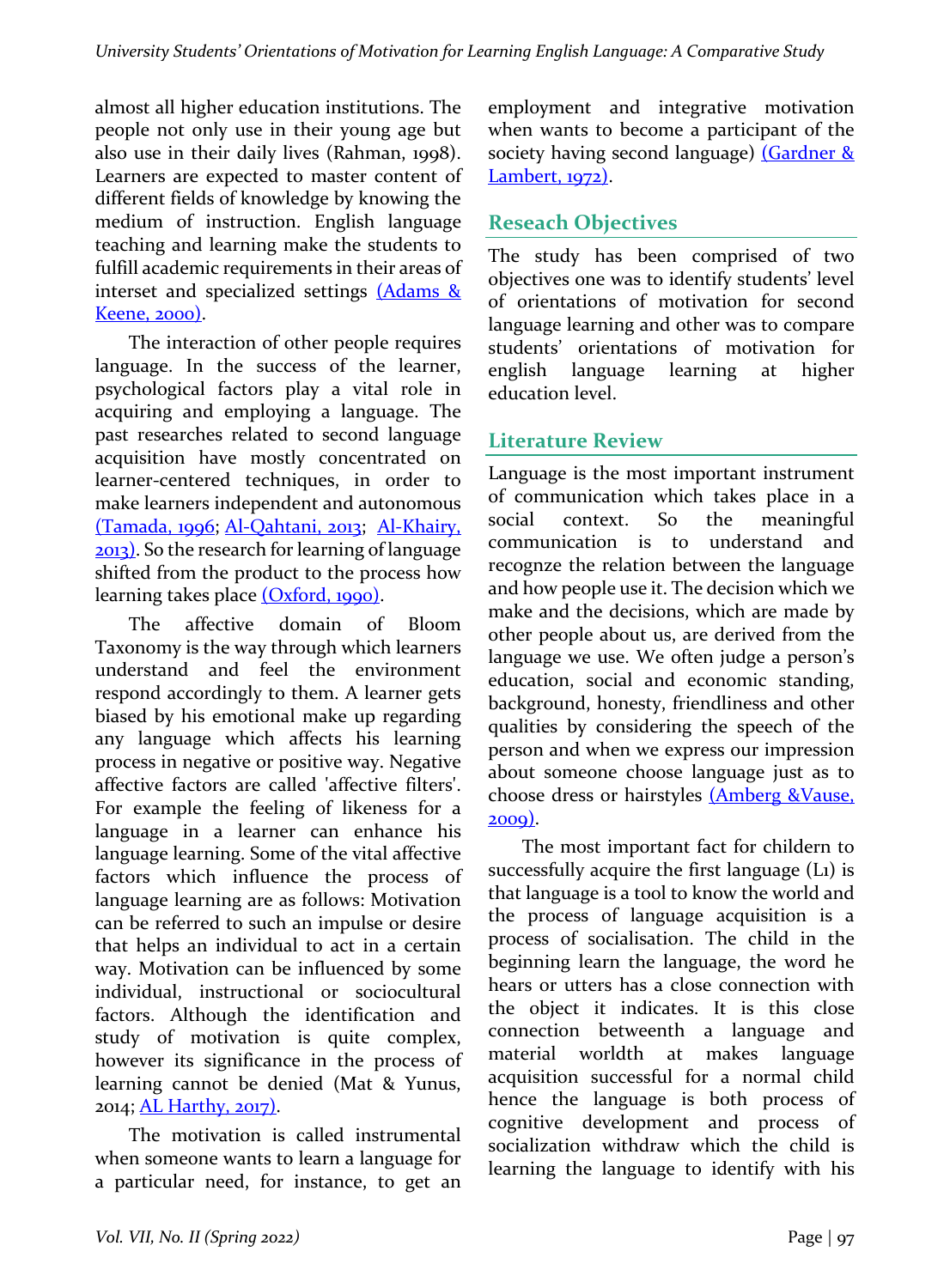parents and family at the beginning school and later with the people in society (Whiteside et al., 2017).

Learning Foreign language (FL) is being used in different aspects of aquiring education in through out the world (Macaro, 2003; Macaro et al., 2015; Murphy, 2014; Murphy & Evangelou, 2015; Wivers, 2018). There is no cognitive nor socializing urgency invloved. The learner has completed or will if very young; complete his knowing-world process with the help of his mother tongue and so is the process of socialization. There is no crisis or pressure of social identification. It is , on the contrary, the foreign language that is regarded as alien. Speaking a foreign language thus is often considered as showing off, strange, or crazy. Therefore, it is difficult to encourage students, especially adult students, to speak foreign language in everyday situation. In addition, speaking a foreign language in everyday condition is not only unnatural but also inconvenient. The speech, which is usually much slower and more ambiguous, often discourages the speaker, let alone the lack of response on the listeners part because of failure of understanding or lack of interest.

The researchers conducted many studies for motivation in the field of psychology and education (Dörnyei, 2001a). Motivation of a learner is an important variables that can impact language learning. It has been presented in research articles as predictor in learning of a foreign language as motivation is a process rather than a product. Motivation is basic condition for achievement associated with success.

Motivation is indeed the foundation on which learning and skill development must be built. This interest may reflect the common perception about the classroom teachers that when they are more aware of motivation of students, the more improvemet in student's educational achievements is seen in general (Dörnyei, 2001b). The socio-educational model of language learning presented by Gardner  $(1985)$  is considered as one of the most popular models in the research studies related to language learning (Robinson, 1995; Cochran, McCallum, & Bell, 2010). This model is based on attitude of students towards the learning, their motivation (integrative orientation and instrumental orientation). 

 $Gardner (1985)$  describes that motivation is among the most important sources influencing learning of language. The motivation of the students to learn is comprised of four aspects: a goal, effort, want, and attitudes toward the learning activity. Moreover, the motivation of the learner can be classified into two categories including, orientation as instrumental and other as integrative. Reece and Walker (1997) expressed that a weak yet, a motivated student can be more successful than an intelligent student. The teacher should maintain the motivation of the students to learn language.

Language is used to communicate with the people around us relating to our feelings, desires, questions/understand the word about us. We use proper words gestures and tone of voice in a diversity of situations  $(Sinha, 2012)$ . Lepper et al.  $(2005)$  discovered that there is much correlation between the intrinsic motivation and academic achievemnet of a language learner whereas extrinsic motivation indicated negative correlation with academic achievement. Yuet  $(2008)$  has conducted his research on the relationship of one factor, motivation, on the achievement in foreign language learning. His study has the setting of a sixth form college in Hong Kong.

## **Research Methodology**

The study is descriptive cum survey in nature. The quantitative techniques were used to collect and analyze data. The quantitative methods strengthen the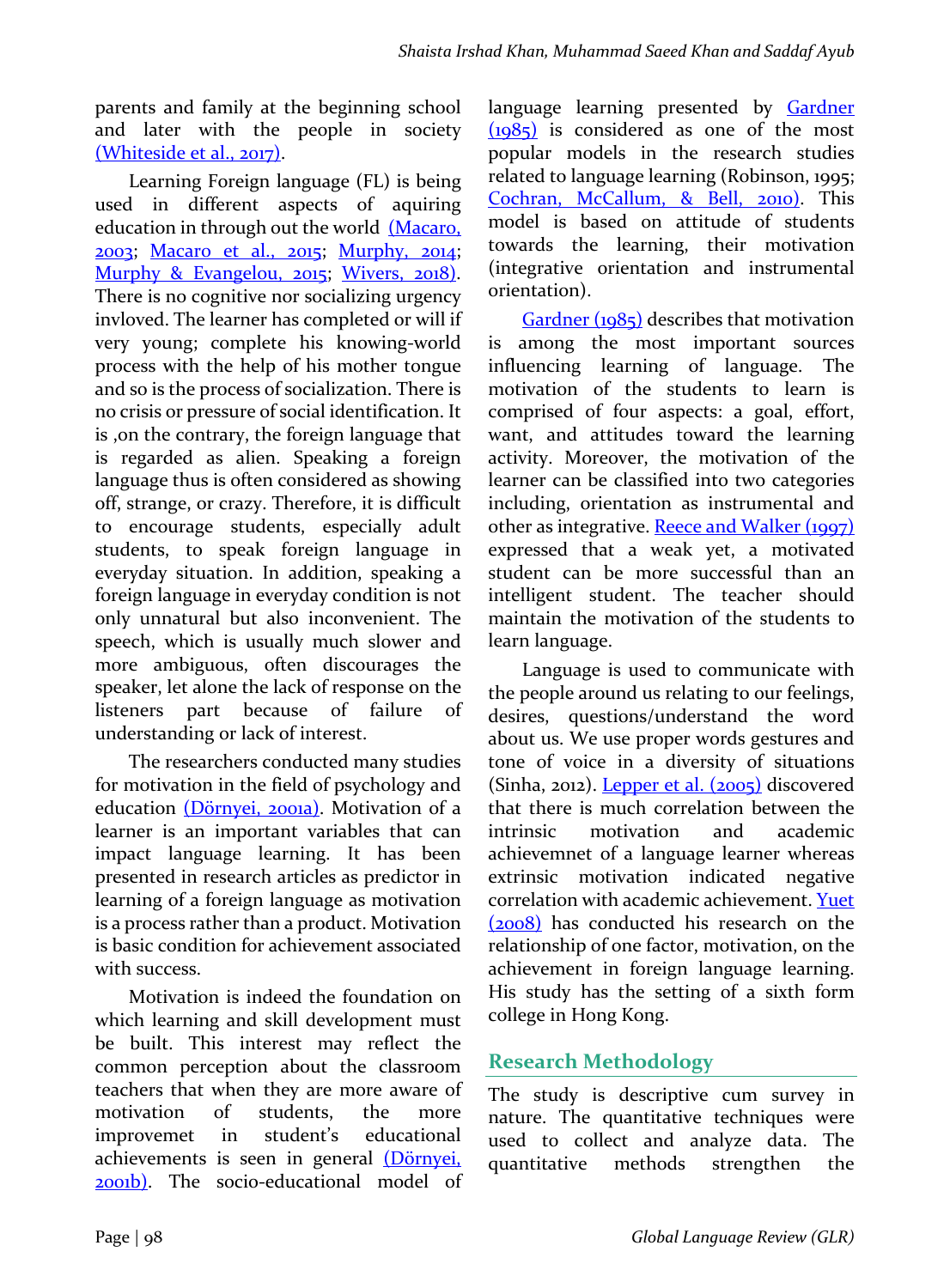research and allows the research questions to be viewed through the quantitative lenses.

Out of total six public sector general universities three universities  $(50\% \text{ of total})$ having twenty four  $(24)$  Bachelor-4 years programs in Hazara University (HU), sixteen (16) Bachelor-4 years programs in Abdul Wali Khan University (AWKUM) and eleven (11) Bachelor -4 years programs in University of Science and Technology, Bannu (USTB) included in the study. The sample of the study was randomly selected from tweleve undergrduate programs of HU Mansehra and eight of (AWKUM) and five from USTB. The sample was comprised of 500 students, twenty  $(20)$  students, from each program of the abve three universities of the sample.

The researcher developed a questionnaire comprised of 16 items having students' integrative orientations of motivation  $(4 \text{ items})$ , instrumental orientations of motivation (6 items), resultative orientations of motivation (3) items), and intrinsic orientations of motivation  $(3 \text{ items})$ . Questionnaires were distributed through personal visits among students. They have to respond on five point likert scale after briefing that it is not test but it is your perceptions about psychological factors those affect Second Language Learning.

The collected data were tabulated and analyzed to find the frequency of responses for each statement of the questionnaire. The mean scores, standard deviation for each orientation motivation. To determine the motivational level of students, Kitjaroonchai and Kitjaroonchai (2012) used the interpreting technique developed by Best  $(1981)$  and Degang  $(2010)$ . The range of mean score for strongly agree was 4.50-5.00. for agree was  $3.50 - 4.50$  for moderate was  $2.50 -$ 3.50 for disagree was 1.50-2.50 for strongly disagree was1.50-0.50.

### **Data Analysis and Interpretation**

| Table 1. Students' Integrative Orientations of Motivation |  |  |  |
|-----------------------------------------------------------|--|--|--|
|-----------------------------------------------------------|--|--|--|

| S. No             | <b>SDA</b>  | DA           | UD            |               | SА            | Mean | Level   |
|-------------------|-------------|--------------|---------------|---------------|---------------|------|---------|
| MINT 1            | $12(2.4\%)$ | $6(1.2\%)$   | $31(6.2\%)$   | $202(40.4\%)$ | $249(49.8\%)$ | 4.34 | High    |
| MINT <sub>2</sub> | $18(3.6\%)$ | $42(8.4\%)$  | $q_0(18.0\%)$ | $159(31.8\%)$ | $191(38.2\%)$ | 3.93 | High    |
| MINT <sub>3</sub> | $49(9.8\%)$ | $59(11.8\%)$ | $97(19.4\%)$  | 163(32.6%)    | $132(26.4\%)$ | 3.45 | Average |
| MINT <sub>4</sub> | $15(3.0\%)$ | $25(5.0\%)$  | 68(13.6%)     | $195(42.4\%)$ | $62(36.0\%)$  | 4.03 | High    |

Table 1 suggests that the students are agreed 90.2% (A=40.4%, SA=49.8%), neutral  $6.2\%$ and disagreed  $3.6\%$  (DA=1.2%, SDA=2.4%) with statement "English will help me acquire new ideas and broaden my outlook". the students are agreed  $70.0\%(A=31.8\%,$  $SA = 38.2\%$ , neutral  $18.0\%$  and disagreed  $12.0\%$  (DA=8.4%, SDA=3.6%) with statement "English will enable me to better understand and appreciate English culture". the students are agreed  $90.2\%(A=40.4\%, SA=49.8\%).$  neutral 6.2% and disagreed 3.6%(DA=1.2%, SDA= $2.4\%$ ) with statement "I am interested in English music". the students are agreed 90.2% (A=40.4%, SA=49.8%), Neutral  $6.2\%$ and disagreed  $3.6\%$  (DA=1.2%, SDA=2.4%) with statement "I can learn more about the world through learning English". All four statements for their integrative orientations of motivation and average mean scores for each statement ranges from  $3.45$  to  $4.34$  for learning English language.

| Table 2. Students' Instrumental Orientations of Motivation |  |
|------------------------------------------------------------|--|
|------------------------------------------------------------|--|

| S. No | <b>SDA</b> |  |                                                                         | <b>Mean</b> Level |  |
|-------|------------|--|-------------------------------------------------------------------------|-------------------|--|
|       |            |  | MINS 1 $12(2.4\%)$ $31(6.2\%)$ $50(10.0\%)$ $151(30.2\%)$ $256(47.6\%)$ | 4.21              |  |
|       |            |  | MINS 2 $6(1.2\%)$ $32(6.4\%)$ $90(18.0\%)$ $224(44.8\%)$ $148(29.6\%)$  | 3.95              |  |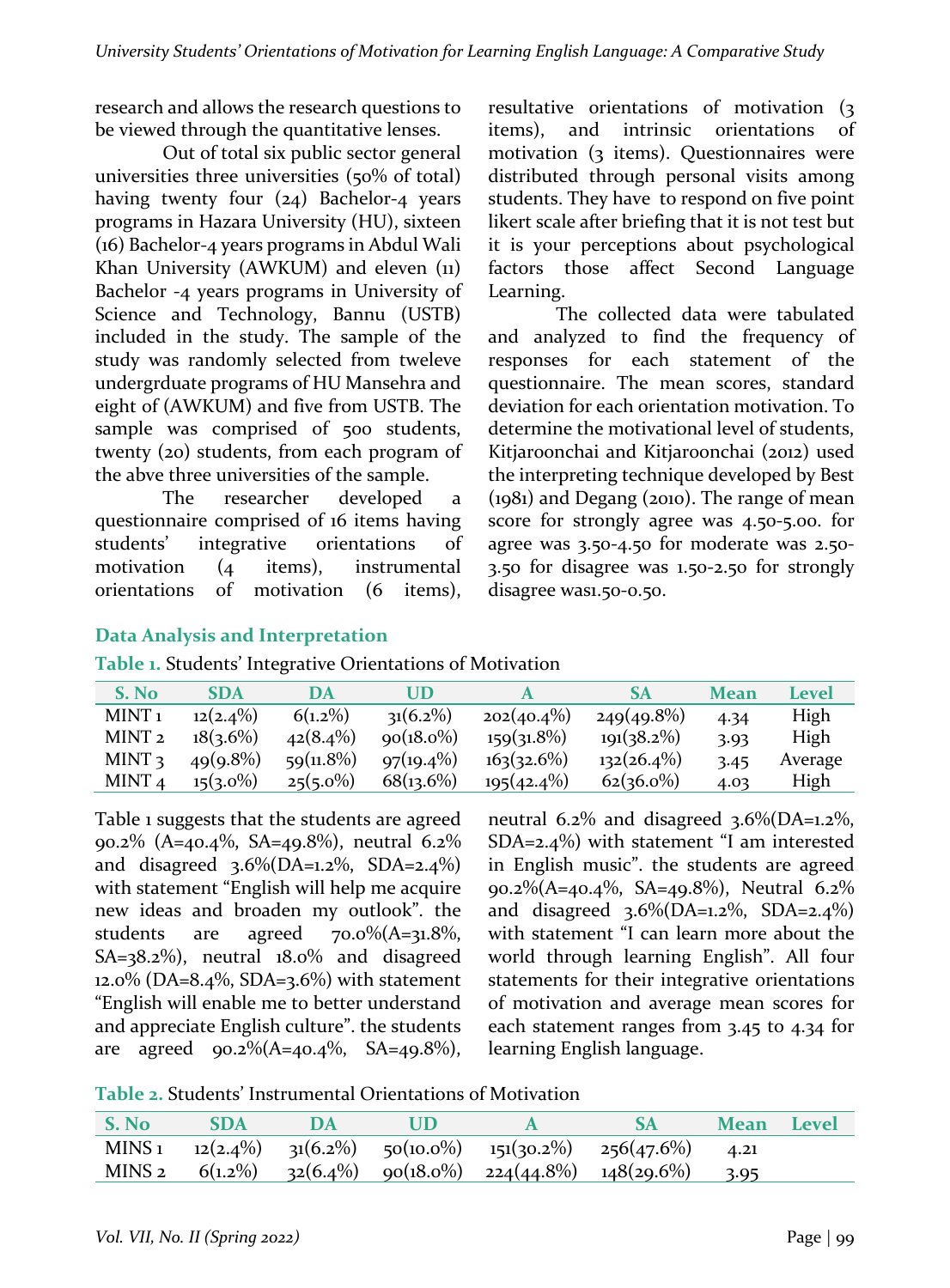| S. No             | <b>SDA</b>  | DA          | UD           |               | SА            | <b>Mean</b> | Level |
|-------------------|-------------|-------------|--------------|---------------|---------------|-------------|-------|
| MINS <sub>3</sub> | $18(1.8\%)$ | $19(1.8\%)$ | $47(1.8\%)$  | $114(22.8\%)$ | $302(60.4\%)$ | 4.32        | High  |
| MINS <sub>4</sub> | $12(1.8\%)$ | $26(1.8\%)$ | $108(1.8\%)$ | $212(42.4\%)$ | $142(28.4\%)$ | 3.89        |       |
| $MINS$ 5          | $24(1.8\%)$ | $12(1.8\%)$ | $48(1.8\%)$  | $182(36.4\%)$ | $234(46.8\%)$ | 4.18        |       |
| MINS 6            | $12(1.8\%)$ | $28(1.8\%)$ | $56(1.8\%)$  | $254(50.8\%)$ | $150(30.0\%)$ | 4.00        |       |

Table 2 indicates that the students are agreed 81.4%(A=30.2%, SA=51.2%), neutral  $10.0\%$ and disagreed  $8.8\%$ (DA=6.4%, SDA=2.4%) with statement "English is necessary to get a good job". the students are agreed 74.4% (A=44.8%, SA=29.6%), neutral  $18.0\%$ and disagreed  $7.6\%$ (DA=6.4%, SDA=1.2%) with statement "English is essential to be active in society". the students are agreed 83.2%(A=22.8%, SA=60.4%), neutral 9.4% and disagreed  $7.4\%$ (DA=3.8, SDA=3.6%) with statement "English will help me if I should ever travel abroad". the students are agreed 70.8%(A=42.4%, SA=28.4%), neutral  $21.6\%$ and disagreed  $7.6\%$ (DA=5.2%, SDA=2.4%) with statement "English is essential for personal development". the students are agreed  $83.2\%(A=36.4\%, SA=46.8\%)$ , neutral 9.6% and disagreed  $7.2\%$ (DA=2.4%, SDA= $4.8\%$ ) with statement "English will be helpful for my future career". the students are agreed  $80.8\%(A=50.8\%$ , SA=30.0%), neutral 11.2% and disagreed  $7.8\%$ (DA=5.6%, SDA=2.4%) with statement "English will help me to pass my exams and graduate from the college". The students are agreed with all six items for their instrumental orientations of motivation and average mean scores for each statements ranges from  $3.89$  to  $4.32$  for learning English language.

Table 3. Students' Resultative Orientations of Motivation

| S. No           | <b>SDA</b>  | DA          | UD          |                                           | <b>SA</b>     | Mean | Level   |
|-----------------|-------------|-------------|-------------|-------------------------------------------|---------------|------|---------|
| MR <sub>1</sub> | $18(3.6\%)$ | $32(6.4\%)$ |             | $102(20.4\%)$ $216(43.2\%)$ $132(26.4\%)$ |               | 3.82 | High    |
| MR 2            | $q(1.8\%)$  | $19(1.8\%)$ | $99(1.8\%)$ | $202(40.4\%)$                             | $171(34.8\%)$ | 4.01 | High    |
| MR <sub>3</sub> | $q(1.8\%)$  | $48(9.6\%)$ | $89(1.8\%)$ | $173(1.8\%)$                              | $181(1.8\%)$  | 3.39 | Average |

Table 3 indicates that the students are agreed 69.6% (A=43.2%, SA=26.4%), neutral  $20.4\%$ and disagreed  $10.0\%$ (DA=6.4%, SDA=3.6%) with statement "I like to discuss something in English but not in first language". the students are agreed  $74.6\%(A=40.4\%)$ SA=34.2%), neutral 19.8% and disagreed  $5.7%$  $(DA=3.8\%, SDA=1.9\%)$  with statement "I enjoy discussions in English class". the 

students are agreed  $70.8\%$  (A=34.6%, SA=36.2%), neutral 17.8% and disagreed 11.4%  $(DA=9.6\%, SDA=1.8\%)$  with statement "It is important to use a course book in class". The students are agreed with all three items for their resultative orientations of motivation and average mean scores for each statements ranges from 3.39 to 4.01 for learning English language.

Table 4. Students' Intrinsic Orientations of Motivation

| S. No.             | <b>SDA</b>  | DА          |                                           |                                                                         | Mean | <b>Level</b> |
|--------------------|-------------|-------------|-------------------------------------------|-------------------------------------------------------------------------|------|--------------|
| MINTR <sub>1</sub> |             |             |                                           | $62(4.4\%)$ $93(14.6\%)$ $155(31.0\%)$ $145(29.0\%)$ $105(21.0\%)$ 3.27 |      | Average      |
| MINTR <sub>2</sub> | $6(1.2\%)$  | $34(6.8\%)$ | $122(24.4\%)$ $160(32.0\%)$ $178(35.6\%)$ |                                                                         | 3.94 | High         |
| MINTR <sub>2</sub> | $21(4.2\%)$ | $18(3.6\%)$ | $54(10.8\%)$ $147(29.4\%)$ $260(52.0\%)$  |                                                                         | 4.21 | High         |

Table 4 reveals that the students are agreed 90.2% (A=40.4%, SA=49.8%), neutral 6.2% and disagreed  $3.6\%$  (DA=1.2%, SDA=2.4%) with statement "I feel freer to express myself in English than I do in first language". the students are agreed  $70.0\%(A=31.8\%$ ,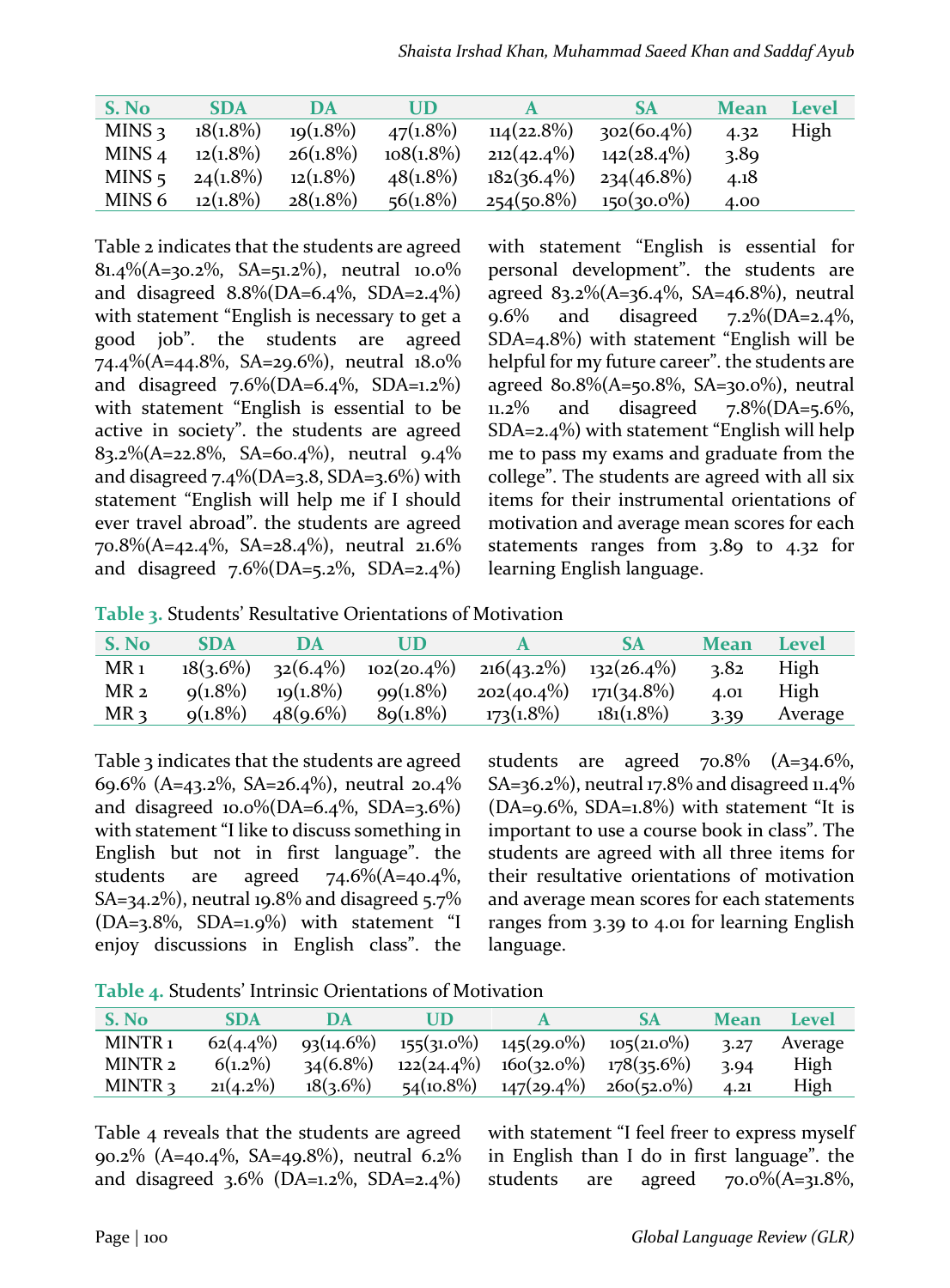$SA = 38.2\%$ , neutral  $18.0\%$  and disagreed  $12.0\%$  (DA=8.4%, SDA=3.6%) with statement "I try to use English as much as possible in class time". the students are agreed  $90.2\%$  $(A=40.4\%, SA=49.8\%), neutral 6.2\% and$ disagreed  $3.6\%$  (DA=1.2%, SDA=2.4%) with statement "I always enjoy learning English". the students are agreed with all three items for their intrinsic orientations of motivation and average mean scores for each statement ranges from  $3.93$  to  $4.21$  for learning English language.

| <b>Motivation</b> | Mean | SD   | <b>SE</b> of Mean | Level |
|-------------------|------|------|-------------------|-------|
| Integrative       | 3.94 | 0.66 | 0.052             | High  |
| Instrumental      | 4.09 | 0.56 | 0.044             | High  |
| Resultative       | 3.74 | 0.68 | 0.054             | High  |
| Intrinsic         | 3.81 | 0.65 | 0.052             | High  |

Table 5. Descriptive Statistics Orientation of Motivation to learn English

Table 5 implies that the students are highly motivated as mean scores of integrative  $(3.94)$  with SD  $(0.66)$  and SE of mean  $(0.052)$ , intrumental  $(4.09)$  with SD  $(0.56)$  and SE of mean  $(0.044)$ , resultative  $(3.74)$  with SD  $(0.68)$  and standard error of mean  $(0.054)$ and intrinsic  $(3.81)$  with SD  $(0.65)$  and standard error of mean  $(0.052)$  orientations of motivation for orientations of motivation to learn English.

| Table 6. ANOVA for Comparison of Orientation of Motivation to learn English |  |  |  |  |  |  |
|-----------------------------------------------------------------------------|--|--|--|--|--|--|
|                                                                             |  |  |  |  |  |  |

| <b>Orientation of Motivation to</b><br>learn English | Sum of<br><b>Squares</b> | df  | <b>Mean</b><br><b>Square</b> | F     | Sig.  |
|------------------------------------------------------|--------------------------|-----|------------------------------|-------|-------|
| Between Groups                                       | 4.410                    |     | 1.470                        |       |       |
| Within Groups                                        | 260.970                  | 636 | 0.410                        | 3.583 | 0.014 |
| Total                                                | 265.380                  | 639 |                              |       |       |

Table 6 indicates the value of Analysis of Varience  $(ANOVA)$   $(F= 3.583, p = 0.014)$ ,  $p$ <0.05 so there is a statistically significant

difference among orientations of motivation shown by the students to learn English.

|                   |                   |                        |              |       | 95% Confidence  |              |  |
|-------------------|-------------------|------------------------|--------------|-------|-----------------|--------------|--|
| <b>Motivation</b> | <b>Motivation</b> | <b>Mean Difference</b> | Std.         |       | <b>Interval</b> |              |  |
| $(\mathrm{I})$    |                   | $(I-I)$                | <b>Error</b> | Sig.  | Lower           | <b>Upper</b> |  |
|                   |                   |                        |              |       | <b>Bound</b>    | <b>Bound</b> |  |
|                   | Instrumental      | $-0.135$               | 0.072        | 0.234 | $-0.320$        | 0.049        |  |
| Integrative       | Resultative       | 0.038                  | 0.072        | 0.951 | $-0.146$        | 0.223        |  |
|                   | Intrinsic         | 0.088                  | 0.072        | 0.605 | $-0.096$        | 0.273        |  |
| Instrumental      | Resultative       | 0.173                  | 0.072        | 0.074 | $-0.011$        | 0.358        |  |
|                   | Intrinsic         | 0.224                  | 0.072        | 0.010 | 0.040           | 0.408        |  |
| Resultative       | Intrinsic         | 0.050                  | 0.072        | 0.897 | $-0.134$        | 0.235        |  |

Table 7. Post Hoc for Multiple Comparisons Orientation of Motivation to learn English

*\*. For significant difference level is 0.05.*

Table  $7$  illustrates that the difference between interogative and instrumental, interogative and resultative, and interogative and intrinsic orientations of motivation for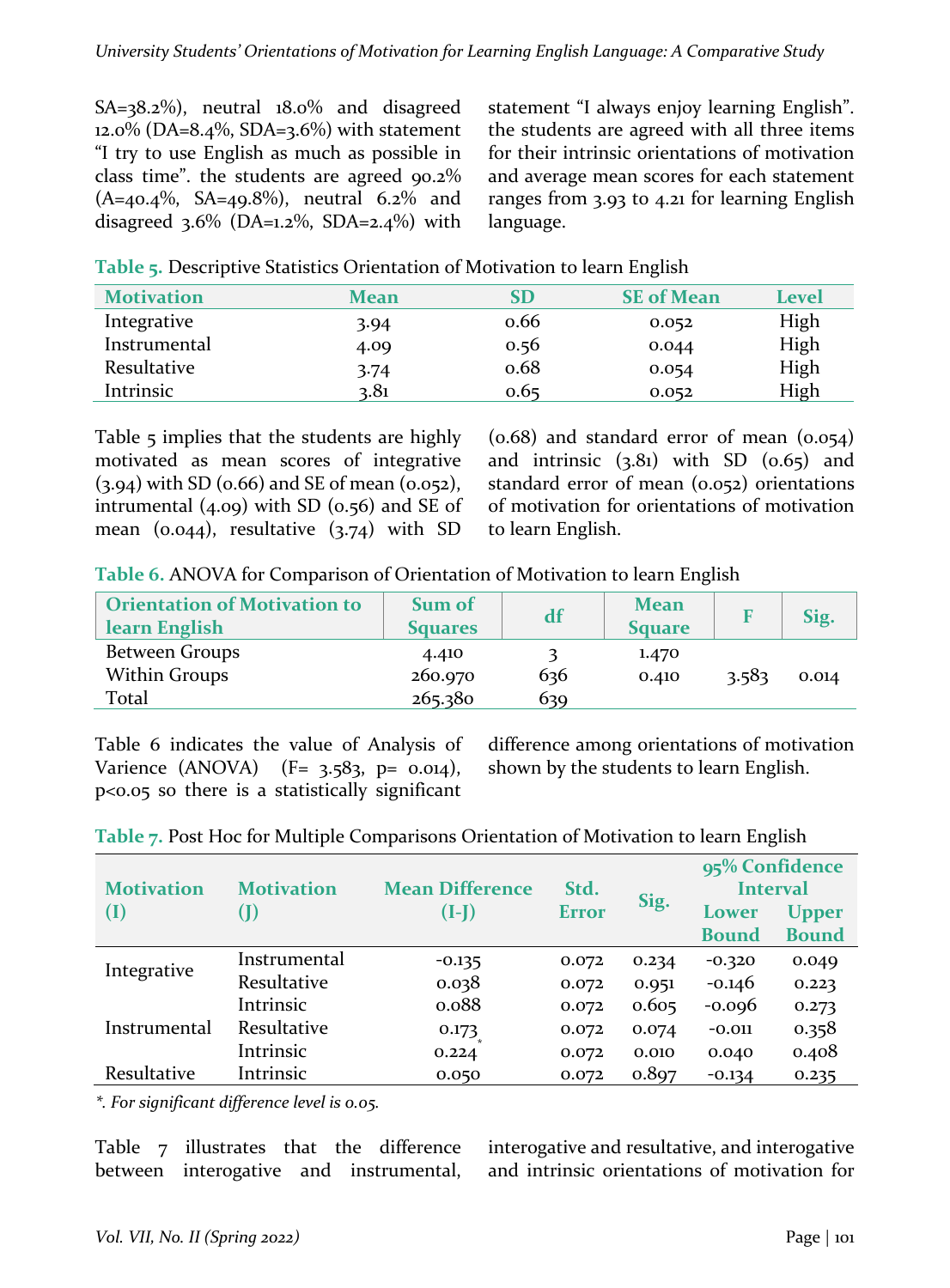students' learning English language are not statistically significant as p=0.234, p=0.234,  $p=0.234$ , respectively are greater than  $0.05$ . The difference between students' instrumental and intrinsic orientations of motivation for learning English language is not statistically significant as p=0.074 is greater than 0.05 whereas the difference between students' instrumental and intrinsic is statistically significant as  $p=0.010$  is less than 0.05. The difference between other students' resultative and intrinsic orientations of motivation is not statistically significant as  $p=0.897$  is greater than 0.05.

### **Results and Discussion**

The average mean scores for learning English language of students integrative, instrumental, resultative and intrinsic orientations of motivation for all statements are above average  $(Table 1-5)$ . High students' orientations of motivation for learning English language show that the students during their education at university are more inclined to learn than their pervious education acquiring period (Table 6-7). These results are align with the results of (Aripin et al.,  $2008$ ; Al Harthy,  $2017$ ). The motivational students are more proficient learners of second language (Kruidenier, 1985; Dornyei, 1994; Akram & Ghani, 2013).  $Corria$   $(1999)$  pointed out that the understanding of the level of motivation of students is a prerequisite to improve their English learning. Students' interrogative motivation, orientation, and self-confidence to learn English as second are positively correlated (Clement et al., 1994; Yeung et al., 2011; Saranraj et al., 2016).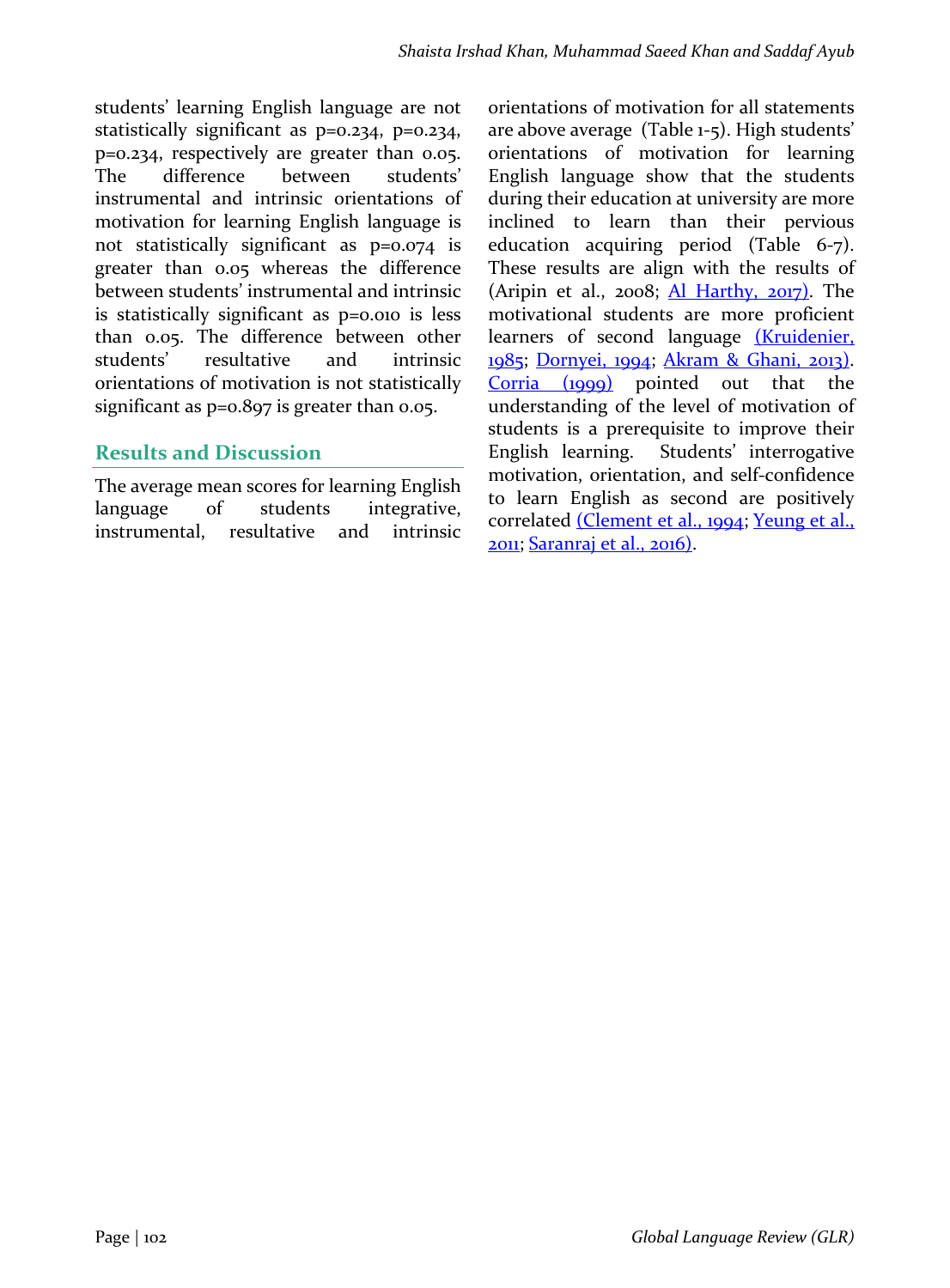## **References**

- Adams, K., & Keene, M. (2000). *Research and writing across the disciplines* (2nd ed.). California: Mayfield Publishing Company
- Akram, M. & Ghani, M. (2013). Gender and language learning motivation. *Academic Research International, 4(2), 536- 540.*
- Al Harthy, S.  $(2017)$ . English language motivation between gender and cultures. *Journal of Educational and Social Research, 7*(2), 123-132
- Ali, J. & Bin-Hady, W. (2019). A Study of EFL Students' Attitudes, Motivation and Anxiety towards WhatsApp as a Language Learning Tool. *Journal of Education and Learning,*  $8(4)$ , 289-298
- Al-Khairy, M.  $(2013)$ . English as a foreign language learning demotivational factors as perceived by Saudi undergraduates. *European Scientific Journal, 9(32),* 365-382.
- Al-Qahtani, M. F. (2013). Relationship between English language, learning strategies, attitudes, motivation, and students' academic achievement. *Education in Medicine Journal, 5(3), 19-*29.
- Amberg, J. S., & Vause, D. J. (2009). *American English: History, structure, and usage.* Cambridge : Cambridge University Press
- Clement, R., & Kruidenier, B. G. (1985). Aptitude, Attitude and Motivation in Second Language Proficiency: A Test Of Clément's Model. *Journal of Language and Social Psychology*, *4*(1), 21–37. https://doi.org/10.1177/0261927x850040 0102
- Clement, R., Dornyei, Z. & Noels, K. A. (1994). Motivation, self-confidence, and group cohesion in the foreign language classroom. *Language Learning, 44*(3), 417-448
- Cochran, J. L., McCallum, R.S., & Bell, S. M.  $(2010)$ . Three A's: How do attributions, attitudes, and aptitude contribute to

foreign language learning? *Foreign Language Annals, 43* (4), 566–582.

- Corria, I. L. (1999). Motivating ELT learners. *English Teaching Forum, 37(2), 17-18*
- Dornyei, Z. (1994). Understanding L2 motivation: On with the challenge. *The Modern Language Journal*  $78(5)$ , 515-23
- Dörnyei, Z. (1994b). Motivation and Motivating in the Foreign Language Classroom. *The Modern Language Journal*, *78*(3), 273–284. https://doi.org/10.1111/j.1540- 4781.1994.tb02042.x
- Dörnyei, Z. (2001a). Teaching and *researching motivation.* Harlow England: Pearson Education.
- Dörnyei, Z. (2001b). New themes and approaches in second language motivation research. Annual Review of *Applied Linguistics*, *21*, 43–59. https://doi.org/10.1017/s0267190501000 034.
- Dörnyei, Z. (2003). Attitudes, Orientations, and Motivations in Language Learning: Advances in Theory, Research, and Applications. *Language Learning*, 53(S1), 3–32. https://doi.org/10.1111/1467- 9922.53222
- Gardner, R. C. & Lambert, E. W.  $(1972)$ . *Attitude and motivation in secondlanguage learning.*  Massachusetts: Newbury house Publisher.
- Gardner, R. C. (1985). *Social psychology and second language learning: The role of attitudes and motivation*. London: Edward Arnold.
- Khalid, A. (2016). A study of the attitudes and motivational orientations of Pakistani learners toward the learning of English as a second language. *SAGE Open,* 6(3), 1-19
- Lepper, M. R., Corpus, J. H., & Iyenger, S. S. (2005.). Intrinsic and extrinsic motivational orientations in the classroom: Age differences and academic correlates. *Journal* of *Educational Psychology, 97(2), 184-196.*